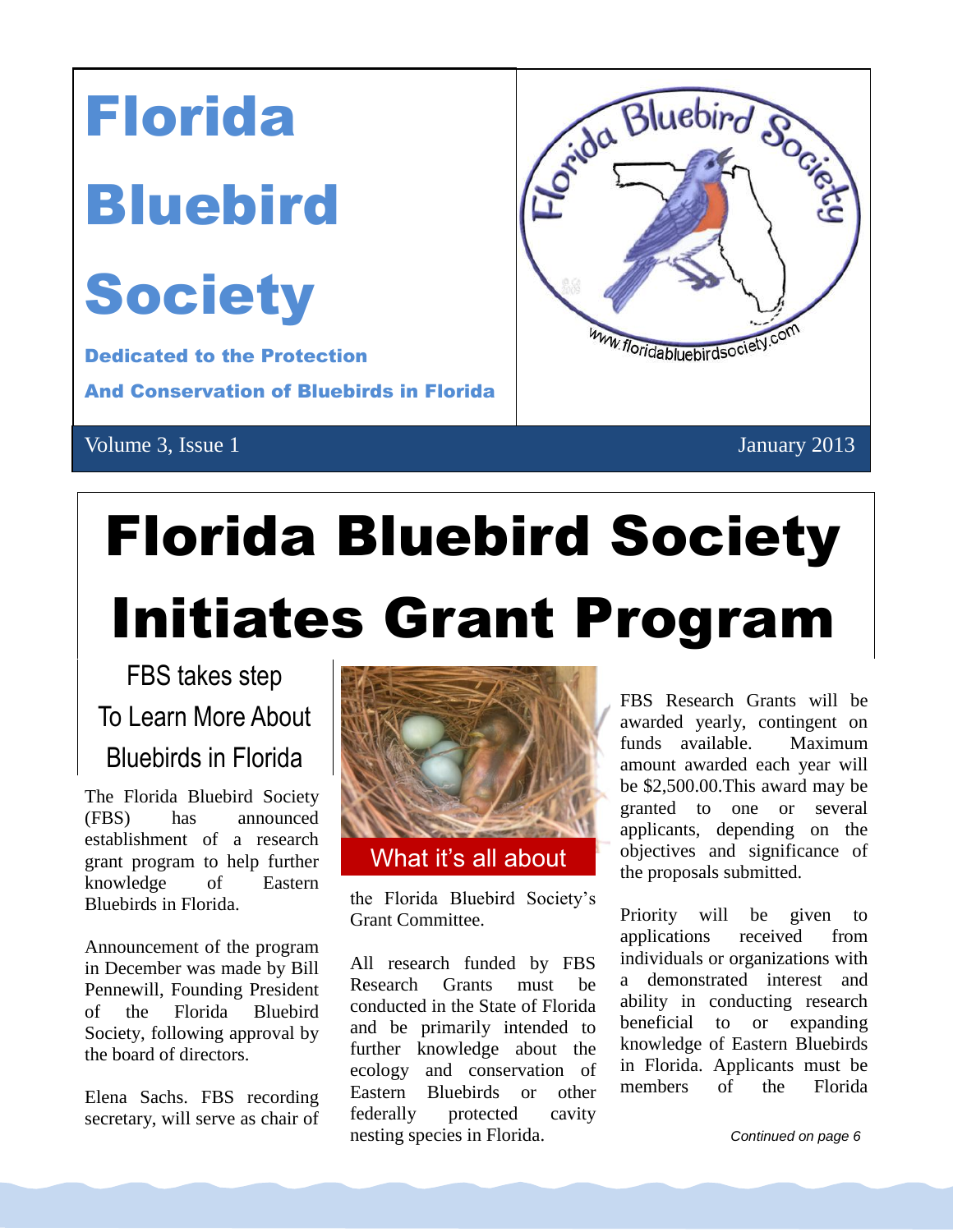## Nest of **Contents**

- Page 1 FBS Initiates Grant Research Program
- Page 2 FBS Seeks Input on Reporting Nest Box Activity
- Page 2 Bluebird Timeline
- Page  $3 2013$  Season about to take flight
- Pate 3 Georgia Professor Asking Florida Birders for Data
- Page 4 NABS, FOS plan meetings
- Page 5 BASCA Supporting the FBS at the Organizational level

### Bluebird Timeline

Now that the new season is about to begin, a quick look at the nesting timeline (info from Sialis.org):

- ☺Nest building: 2-6 days;
- ☺Egg laying: 5-7 days (5 eggs – average clutch);
- ☺Incubation: 12-14 days; "full-time" regular incubation doesn't start until all eggs are laid;
- ☺Fledging: 16-21 days, typically 17-18 days.

# Help Wanted! FBS Board Seeks Input on Reporting Nest Box Activity

One of the primary goals of the Florida Bluebird Society is to learn more about bluebirds in Florida. To do that, the FBS needs your help. In the months ahead the FBS board of directors will be exploring various ways to collect and compile information about the breeding activities of bluebirds in Florida. The FBS board will discuss existing avenues for reporting this information, such as the Cornell NestWatch Program, or the National Phenology Network program, both of which have their advantages and disadvantages. Or perhaps there is a better way to collect and compile this information about bluebirds in Florida. In the meantime, as a preliminary step, recording the following information would be helpful:

●Summary of nest boxes for -- -- season (EX – Summary of nest boxes for 2013 season);

●Location of bluebird nest box trail (county, town, address or location; NP - Report Each Trail Separately);

●Habitat (mixed open areas such as golf course, open yard in suburban development, cemetery, park, open forest, etc.);

●Number of bluebird nest boxes in this trail (how many boxes were placed in the trail);

●Total number of active bluebird nest boxes in this trail (boxes utilized by bluebirds at least once by a breeding pair);

- ●Date of first nest attempt;
- ●Date first egg laid;
- ●Date last egg (clutch) laid;
- ●Total eggs laid in all nest boxes in this trail (for all active boxes);
- ●Number of hatchlings from nest boxes in this trail (for all active boxes);
- ●Number of birds fledged from all nest boxes in this trail (for all active boxes);
- ●Date last bird fledged from nest box in this trail;

●Total number of nestings in this trail (for all active boxes); and

●Brief comments: include especially any observation of predation or of animals eating new fledglings, or loss of nests because of other disturbances; if there was any loss due to human interference; whether birds are supplemented with food or living in an irrigated area.

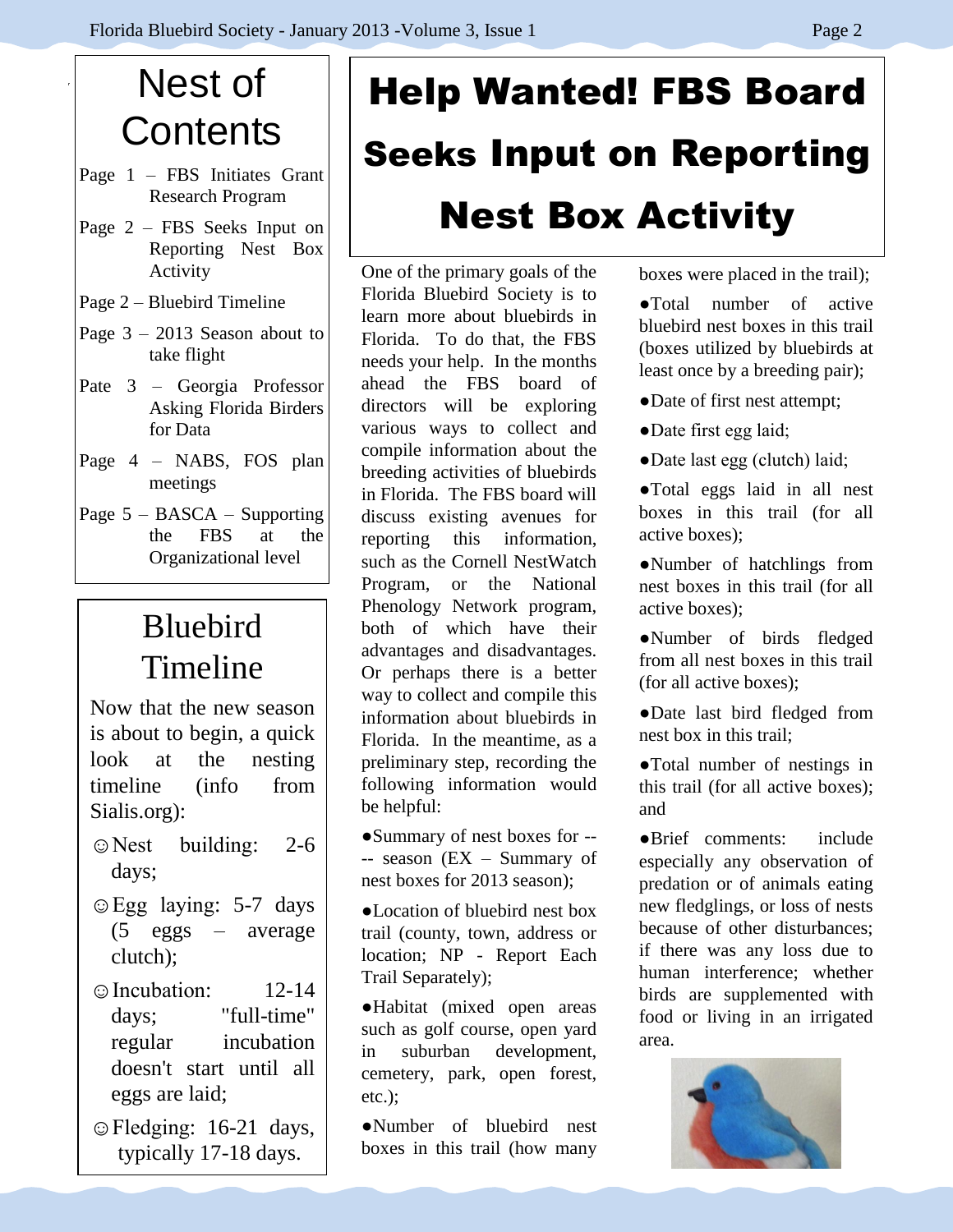### Ready or Not, 2013 Nesting Season About To Take Flight

Now that the new year has arrived it's time to start thinking about the fast approaching bluebird season. Some folks have reported that bluebirds already have been checking out their nest boxes. By the end of February some birds probably will have started building nests. Last season I made my first nest check on February 27, the last Monday of the month. (I normally check my boxes each Monday throughout the season.) During that first nest check I found activity in 15 of the 39 boxes in the trail I monitor at the Penney Retirement Community in Clay County. Bluebirds had started building nests in 13 of the boxes and two of the boxes contained completed nests. This season I plan to start the weekly nest checks the third Monday in February.

Preparing for the new season really can be a continuous process flowing out of the previous season. After the last birds have fledged, a final afterseason survey of the nest boxes will reveal which ones need repairs or replacement. This provides some idea of what will be required during the offseason. Then in December, after a follow-up survey, work begins in earnest on getting all the nest boxes ready for the new season. Starting early allows ample time to build and replace



emergency application of duct tape during the previous season. In one cedar box a knot fell out of the roof and into an active nest in the middle of the season. Duct tape was placed across the resulting hole in the roof. The knot was saved and this month it was fitted back into the hole and glued in place.

When the new season begins, let us know when birds start nesting in your boxes. The Florida Bluebird Society would be interested in learning if there is a significant variation in the start of the bluebird nesting season in different parts of the state.

### Georgia Professor Asking Florida Birders for Data

Dr. Renee E. Carleton, DVM, PhD, an assistant professor of biology at Berry College, Mount Berry, Ga., is asking members of the Florida Bluebird Society to assist her in collecting data needed for a scientific study aimed at determining the effects of drought on Eastern Bluebird reproduction.

Dr. Carleton, a native Floridian now teaching in Georgia, has been monitoring the Eastern Bluebird population on the Berry College campus since 2003 and has banded more than 1,200 bluebirds. She currently has 60 nest boxes on her bluebird trail. She has been collecting data on her study site in Georgia since 2003, but needs additional data from other locations in the Southeast.

She said, "Our region has experienced periods of severe drought conditions since my study began and I realized that especially during the drought of 2006-2008 my birds produced fewer eggs and fledged fewer chicks. There has to be a connection."

Dr. Carlton stressed that she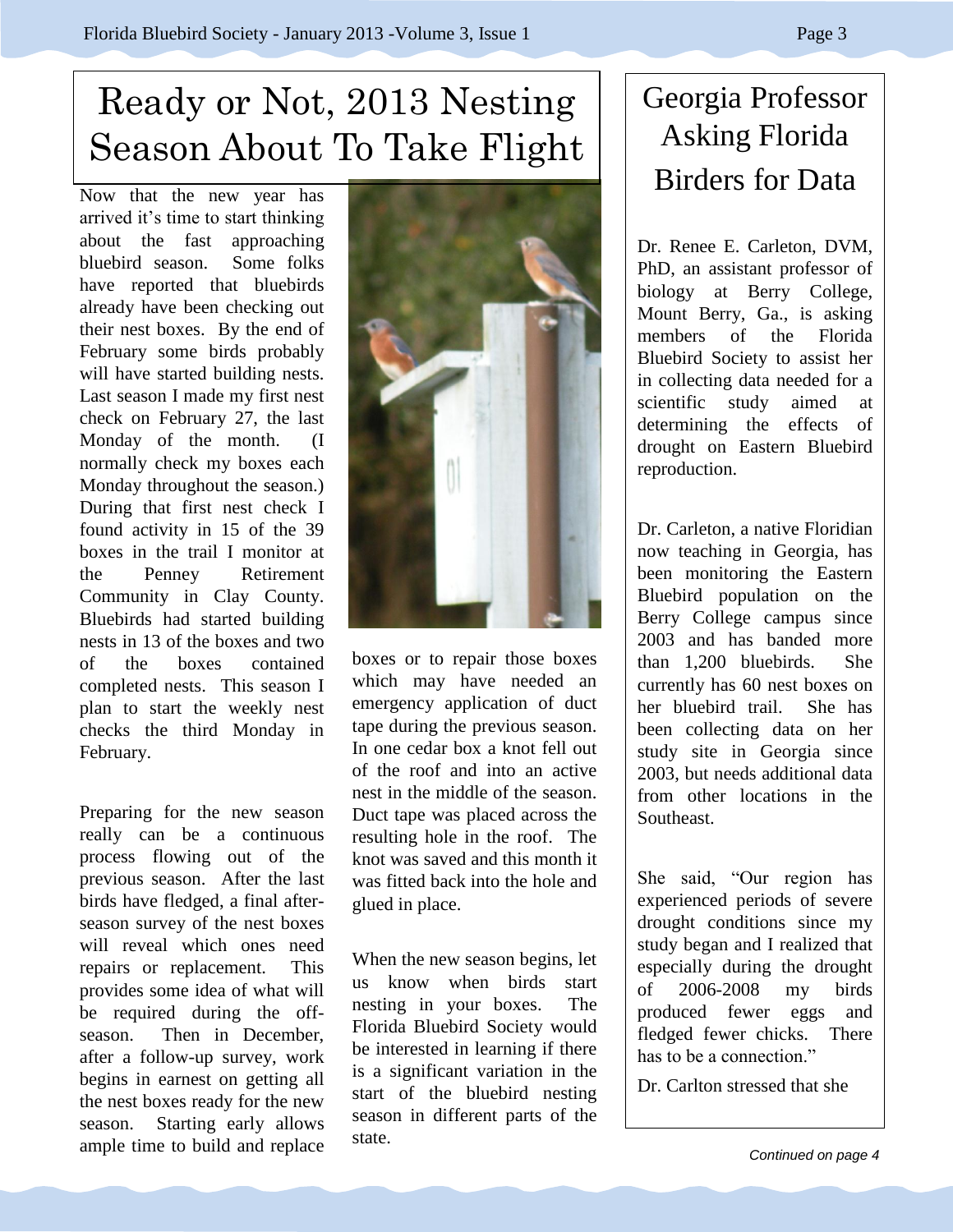# NABS, FOS Plan Meetings in 2013

The Florida Bluebird Society has been notified of two meetings of interest to birders.

**The Florida Ornithological Society** will hold its spring meeting in St. Petersburg on April 19-21. The meeting is being hosted by the St. Petersburg and Clearwater Audubon Societies

Mark Obmascik, author of the "The Big Year," and Greg Miller, the real life "Jack Black" character, will share their insights and obsessions with birding during the April 19 banquet.

George Fenwick, president of the American Bird Conservancy, keynote speaker at the April 21 banquet, will talk on "Birders and Bird Conservation in the Americas<sup>"</sup>

Speakers and their topics during the April 20 Afternoon Bird Identification Workshops are Dr. Karl Miller, member of the FBS Board of Directors, "Focus on Kestrels"; Dr. Peter Merritt, "Warblers in Motion"; Marianne Korosy, "Florida Scrub-Jays" and "Project Jay Watch;" Greg Miller, "Bird Songs and Birding by Ear"; Dr. Jerry Jackson, "Woodpeckers and Woodland Birds"; and Adam Kent, "Sparrows."

The meeting will include field trips, reports of breeding birds from the field and an update on Breeding Bird Atlas 2.

**The North American Bluebird Society** will hold its 36th annual meeting in Aiken, SC, on October 3-5.

Theme of the conference being hosted by the South Carolina Bluebird Society is "The Art of Bluebirding." The conference will include speakers, tours and field trips. Among scheduled speakers and their topics are Dr. Whit Gibbons, Professor Emeritus, University Of Georgia, Savannah River Ecology Lab, "Bluebirds, Reptiles & Amphibians Have a Lot in Common"; Dr. Harry Shealy, Professor of Biology, University of South Carolina - Aiken, "How Nonprofits Can Help Conserve Wildlife Habitat"; and Bet Zimmerman, Certified Environmental Professional, "Managing Challenges: House Sparrows, House Wrens & Paper Wasps."

Registration Forms will be in

### Georgia Professor Asking Florida Birders for Data

*Continued from page 3*

would very much appreciate receiving data from individuals monitoring 10 or more nest boxes. She said data should be submitted for individual nest boxes and include the following: Box number, number of boxes, date nest initiated, number of eggs laid, number of eggs hatched, and number of hatchlings which fledged. If a box is used more than once, each nesting attempt should be listed separately. Also, if there is a nest failure, the cause should be reported, if known.

Individuals interested in sharing the reproductive data from their nest boxes with Dr. Carleton should contact her at [rcarleton@berry.edu.](mailto:rcarleton@berry.edu)

Although not bluebird related, a nesting pair of bald eagles on the Berry College campus can be seen on a live feed at [www.berry.edu/eaglecam.](http://www.berry.edu/eaglecam)

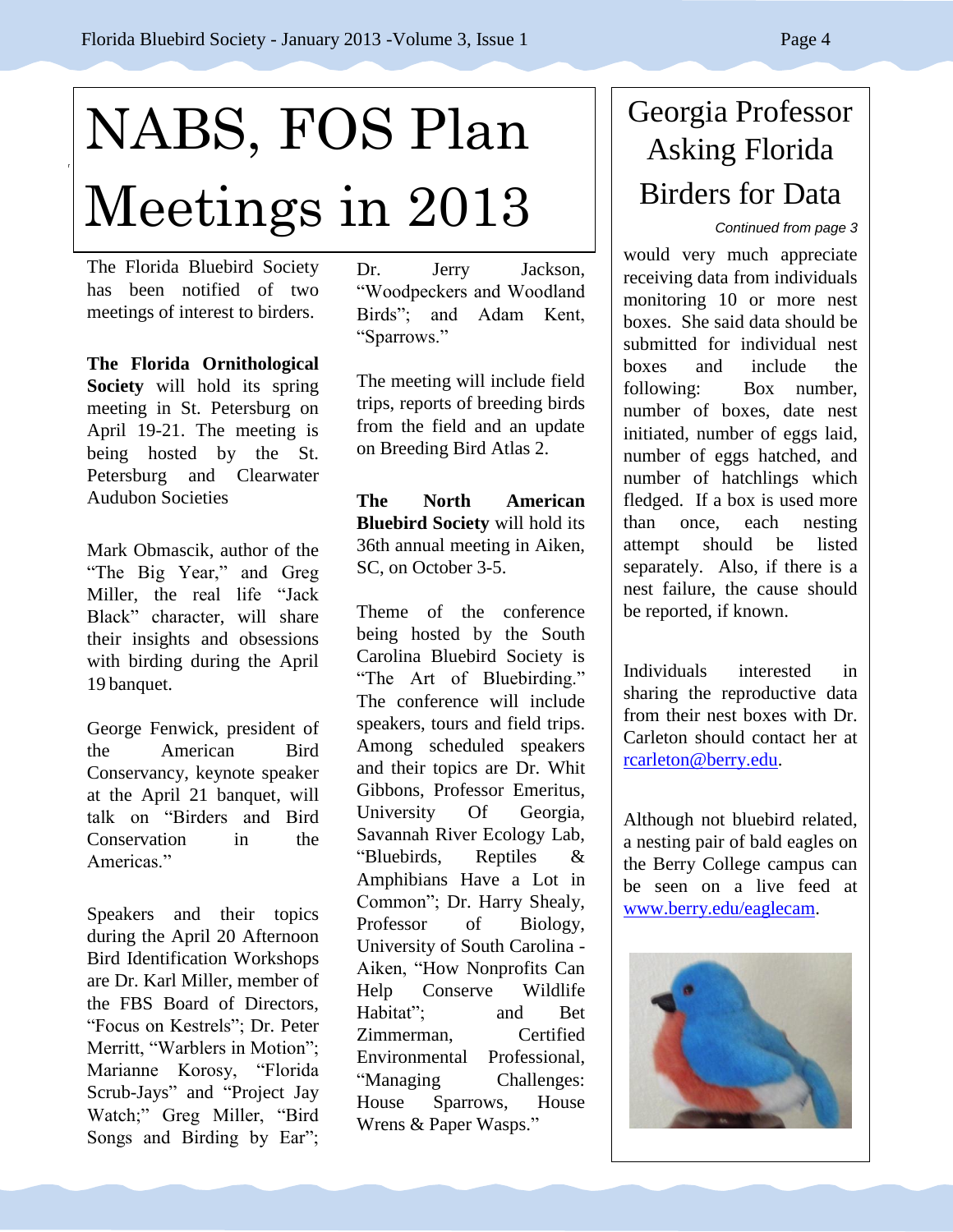BSCA – dedicated to improving the quality of life for individuals with developmental and intellectual disabilities in Northeast Florida

**Two organizations – BASCA and the Gainesville Garden Club – have renewed their memberships in the Florida Bluebird Society. This month the FBS is recognizing BASCA's continued support at the Organizational level. The second organization – the Gainesville Garden Club - - will be recognized in a future issue of the newsletter.**

This is BASCA's story.

Housing for special needs individuals and housing for bluebirds – both are provided by BASCA.

BASCA is a non-profit organization founded in 1994 by Jacksonville area parents concerned about a quality of life for their children with developmental and intellectual disabilities. During the 18 ensuing years BASCA has grown into a multifaceted organization providing living, working, educational, social and recreational opportunities for special needs children and adults.

BASCA'S four residential homes are intended to create a safe, caring, family environment. Live-in staff ensures day-to-day supervision



and guidance with decisionmaking and life skills. Residents in the homes can enjoy family dinners, group outings, attending church on Sunday, or just relaxing and enjoying their favorite TV programs in the evening. Individuals living in residences receive transportation to and from work, ADT program, and other non-residential activities, such as the "Miracle League" special baseball league, or "Club Arc," which provides a time for friends to just "hang out" and have a good time.

BASCA also provides a number of "learning experiences" through its "Life Skills Development Services." This includes life skills classroom training, supported employment, and supported living, which allows individuals to live in their own homes or apartments.

Two other major facets of the Life Skills Development Services are the manufacturing center and the green house center, both of which are designed to teach employable skills and also produce items which can be sold to the public.

In the Greenhouse Program staff members and individuals